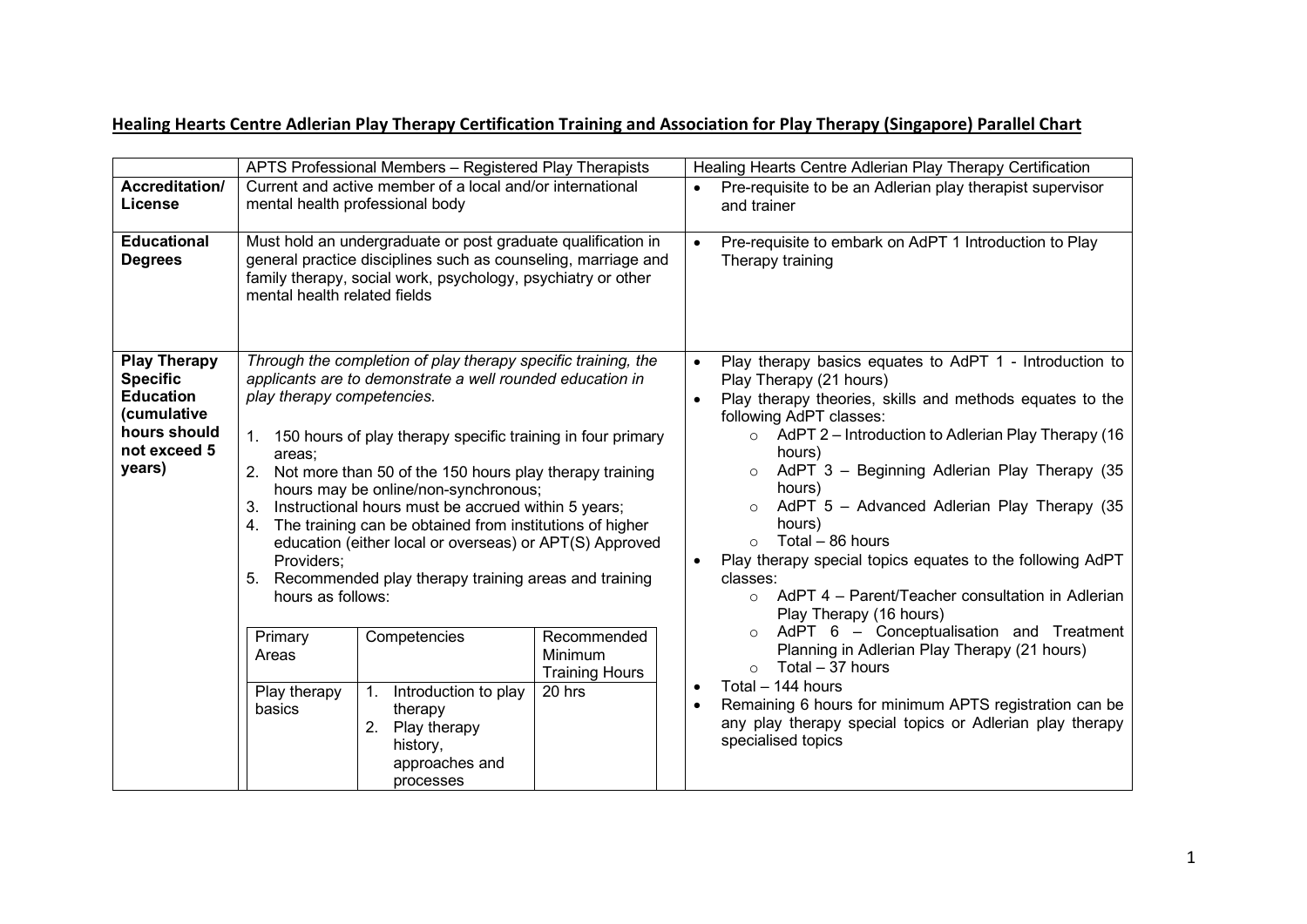|                                                    | 3. Therapeutic<br>powers of play<br>4. Attachment theory,<br>neuroscience,<br>developmental<br>stages in play<br>5. Ethical practice in<br>play therapy                                                                                                                                                                                                                                                                                           |          |  |
|----------------------------------------------------|---------------------------------------------------------------------------------------------------------------------------------------------------------------------------------------------------------------------------------------------------------------------------------------------------------------------------------------------------------------------------------------------------------------------------------------------------|----------|--|
| Play therapy<br>theories,<br>skills and<br>methods | Specialisation in at<br>least one play therapy<br>approach, for example,<br>Adlerian, Child-<br>Centered, Cognitive-<br>Behavioral,<br>Developmental,<br>Ecosystemic, Filial,<br>Gestalt or Theraplay,<br>and to include the<br>following:<br>1. Assessment and<br>conceptualisation<br>of needs<br>2.<br>Treatment goals<br>and planning<br>3. Skills and<br>techniques<br>4. Play themes,<br>dynamics, stages<br>and clinical<br>considerations | 70 hours |  |
| Play therapy<br>special topics                     | Play therapy with<br>special populations<br>and childhood related                                                                                                                                                                                                                                                                                                                                                                                 | 35 hours |  |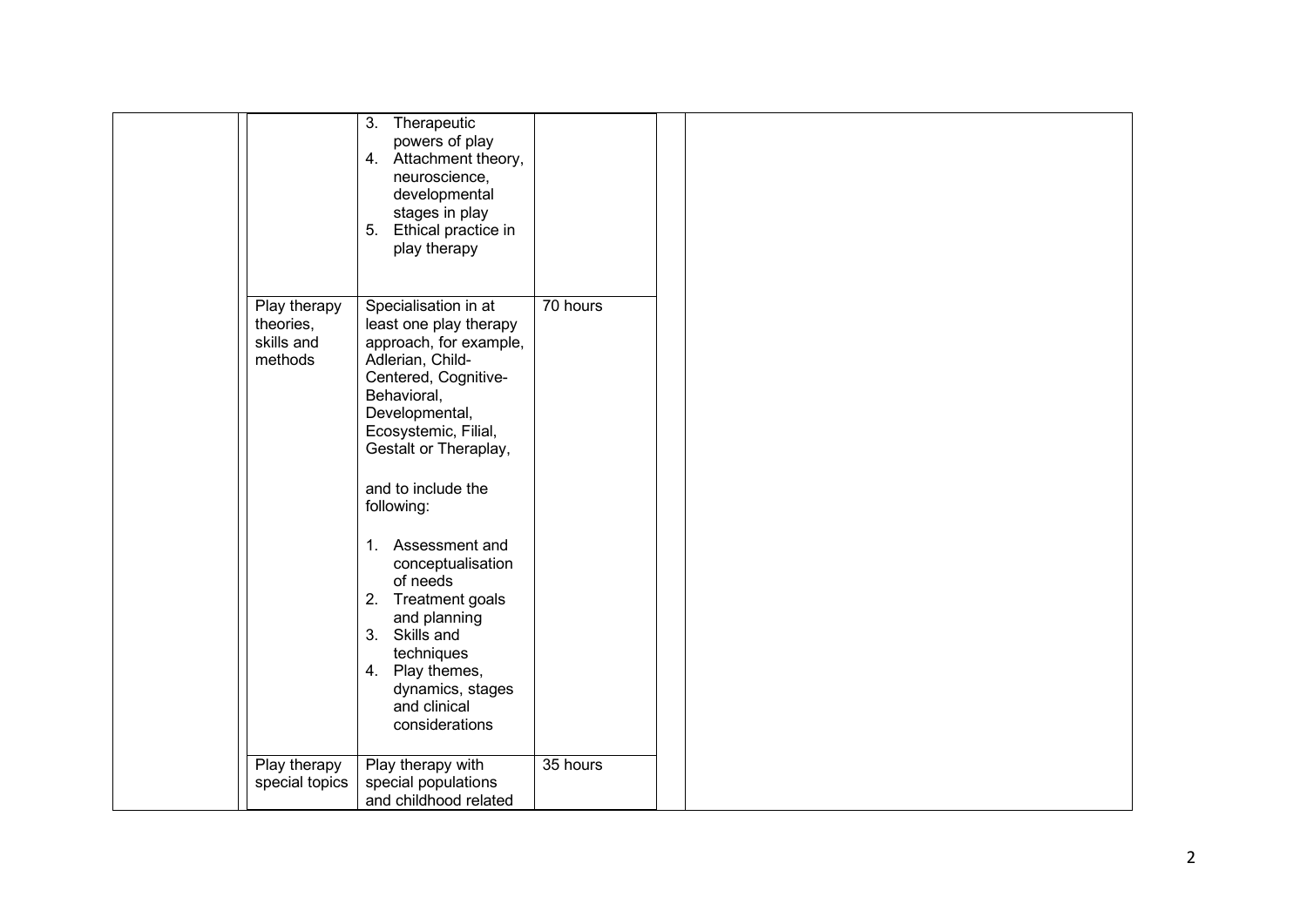|                                                               | Applicant's<br>choice                                                                                                                                                                                                     | issues and mental<br>health<br>diagnosis/disorders.<br>For example,<br>depression and<br>anxiety, trauma,<br>divorce and<br>separation, behavioral,<br>learning issues,<br>chronic illness, death<br>and dying<br>The remaining hours<br>may be earned in any<br>25 hours choice of the<br>domains listed above                                                                                                                                                             | 25 hours |                                                                                                                                                                                                                                                                                                                                                                                                                                                                                                                                                                              |
|---------------------------------------------------------------|---------------------------------------------------------------------------------------------------------------------------------------------------------------------------------------------------------------------------|-----------------------------------------------------------------------------------------------------------------------------------------------------------------------------------------------------------------------------------------------------------------------------------------------------------------------------------------------------------------------------------------------------------------------------------------------------------------------------|----------|------------------------------------------------------------------------------------------------------------------------------------------------------------------------------------------------------------------------------------------------------------------------------------------------------------------------------------------------------------------------------------------------------------------------------------------------------------------------------------------------------------------------------------------------------------------------------|
| <b>Supervised</b><br><b>Play Therapy</b><br><b>Experience</b> | and self care.<br>1.                                                                                                                                                                                                      | Through the supervised play therapy experiences, the<br>applicants are expected to demonstrate play therapy clinical<br>competencies such as engagement, assessment, treatment<br>planning, play therapy stages and processes, ethical practices<br>Complete a minimum of 40 hours of play therapy<br>supervision and 240 hours simultaneous play therapy<br>clinical experiences<br>Of the required 40 hours, no more than 10 group supervision<br>hours will be accepted. |          | At least 50 hours of play therapy clinical experience with<br>at least 3 clients required for AdPT certification<br>At least 10 supervision hours:<br>$\bullet$<br>1 video recording indicating AdPT Phase 1 work<br>$\circ$<br>1 video recording indicating AdPT Phase 2 work<br>$\circ$<br>2 video recordings indicating AdPT Phase 3 work<br>$\circ$<br>2 video recordings indicating AdPT Phase 4 work<br>$\circ$<br>1 video recording indicating parent consultation<br>$\circ$<br>work<br>3 hours demonstrating conceptualisation and<br>$\circ$<br>treatment planning |
|                                                               | 1. Group supervision consists of one supervisor and at<br>least two but no more than 10 supervisees;<br>2. Supervisors (local or overseas) must be recognised<br>by their licensing or professional bodies as eligible to |                                                                                                                                                                                                                                                                                                                                                                                                                                                                             |          |                                                                                                                                                                                                                                                                                                                                                                                                                                                                                                                                                                              |